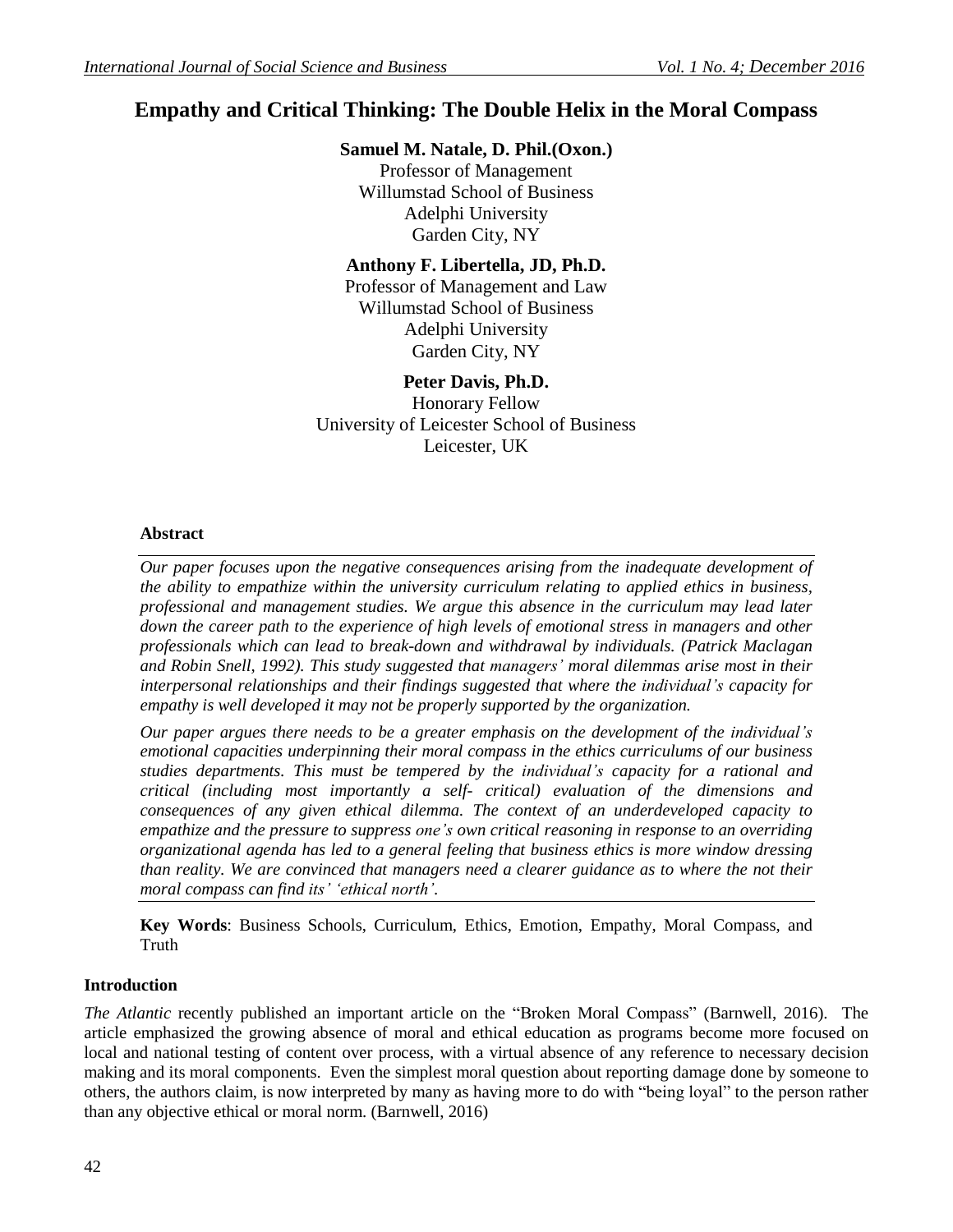At the heart of the problem we agree is an absence of a developed and trained moral compass. The moral compass has been generally understood and defined as a *[natural](http://dictionary.cambridge.org/us/dictionary/english/natural) [feeling](http://dictionary.cambridge.org/us/dictionary/english/feeling)* that makes [people](http://dictionary.cambridge.org/us/dictionary/english/people) *[know](http://dictionary.cambridge.org/us/dictionary/english/know)* what is *[right](http://dictionary.cambridge.org/us/dictionary/english/right)* and *[wrong](http://dictionary.cambridge.org/us/dictionary/english/wrong)* and how they should *[behave](http://dictionary.cambridge.org/us/dictionary/english/behave)* (Moral Compass, n.d) *accessed 10/12/16*). This we feel however is far too vague to be useful as it stands. Where does this "knowledge" and "feeling" come from? It cannot be satisfactory to simply put it down to a particular culturally determined transmission of values and principles. Secondly, the values themselves may or may not be that deeply imprinted when they conflict with the individual's perceived self-interest. Thirdly, the acknowledgement of their status as culturally relative not absolute undermines their authority. The moral compass to be of value needs to establish a common truth concerning "the good" as its ethical north. The good being determined as being attaining to that which is the fulfillment of our common humanity. (Aristotle, 1957.)

Our paper argues for three connected propositions as being critical to ensure our moral compass can truly be effective in the navigation of ethical questions. First we address the issue of how empathy is fundamental to the emotional recognition of our common inherited humanity in others.

"Common inherited humanity" has been criticized by at times as un-provable and even as contradicted by the latest science. We are surprised to read such a criticism as it seems to the authors of this paper axiomatic that humanity has much in common. If not academic disciplines like anthropology, sociology and psychology could not exist, not to mention such areas of management science as marketing. But in the natural sciences too, whilst the genetic finger print points to our unique individuality so the sciences of genetics and biology prove our connectivity to the whole human species and its history. As our paper insists and everyday experience demonstrates these two ideas: the dignity and uniqueness of the individual and the common good are not mutually exclusive categories but two related and foundational elements in the foundational set of a human centered set of ethical rules. Empathy we suggest is a critical intuitive, emotional and biological platform for assessing how our actions are or may impact upon others. By Empathy as distinct from words like "sympathy" and "compassion", which Empathy can include, is its crucial role manifest in its ability to see the world as the other sees it.

Secondly, the ability to apply rational or critical thinking is the additional critical component to assist the individual to apply the moral compass objectively and fairly for all stakeholders*.* We recognize but do not explore in detail in this paper the importance of establishing  $/$  re-establishing  $T$ ruth' as a foundational concept for judging ethical issues and for demonstrating one"s ability to think critically, i.e. the ability to recognize external realities that conflict with one"s own interests or desires and to weigh them objectively against the common good rather than one's own good.

### **The Conceptual Foundations of the Moral Compass**

The moral compass needs to be formed and developed to be oriented to the "good." It is obvious that this is not an easy task. In order for the moral compass to be useful, it must be directed to "true north". This is a process that involves moral education, affective honing and a general sense of the "good and the right." This concern has become more problematic in our highly diverse world where innovations in medical and biological sciences, shifting social attitudes fundamental and globalization together with radical challenges from philosophy that 'truth' does not exist or is unattainable. This is the context for the academic treatment of business ethics and the contemporary formation of the moral compass.

If the compass is not properly formed, it will not point (or orient) in the correct direction. Hence, the analogy of conscience to a compass – it must be properly oriented. If a compass is not pointing to true North (or the markings on the compass indicate that the needle is off-North), it doesn"t matter how closely it is being followed – you are still going to go the wrong way. It is within environments that encourage contemplation and self-critical refection as well as communities based on solidarity and common purpose that this formation can potentially be most notably honed in the area of morality and ethics. Clearly the academy remains potentially at least one very important learning community for individual ethical formation.

It is morality that makes people human" says Lennick and Kiel (2005) in *Moral Intelligence*. In their view, the foundation for a moral compass consists of ideologies, morals and philosophies, objectives, and behavior; these factors cooperate together to shape moral intelligence. (Lennick and Kiel, 2005)

As a result, intervention or ethical training needs to critically reflect upon Values, Attitudes, Needs and Expectations (VANE) of individuals and groups as well managing individual goals and wants as manifested in thought, emotion and action.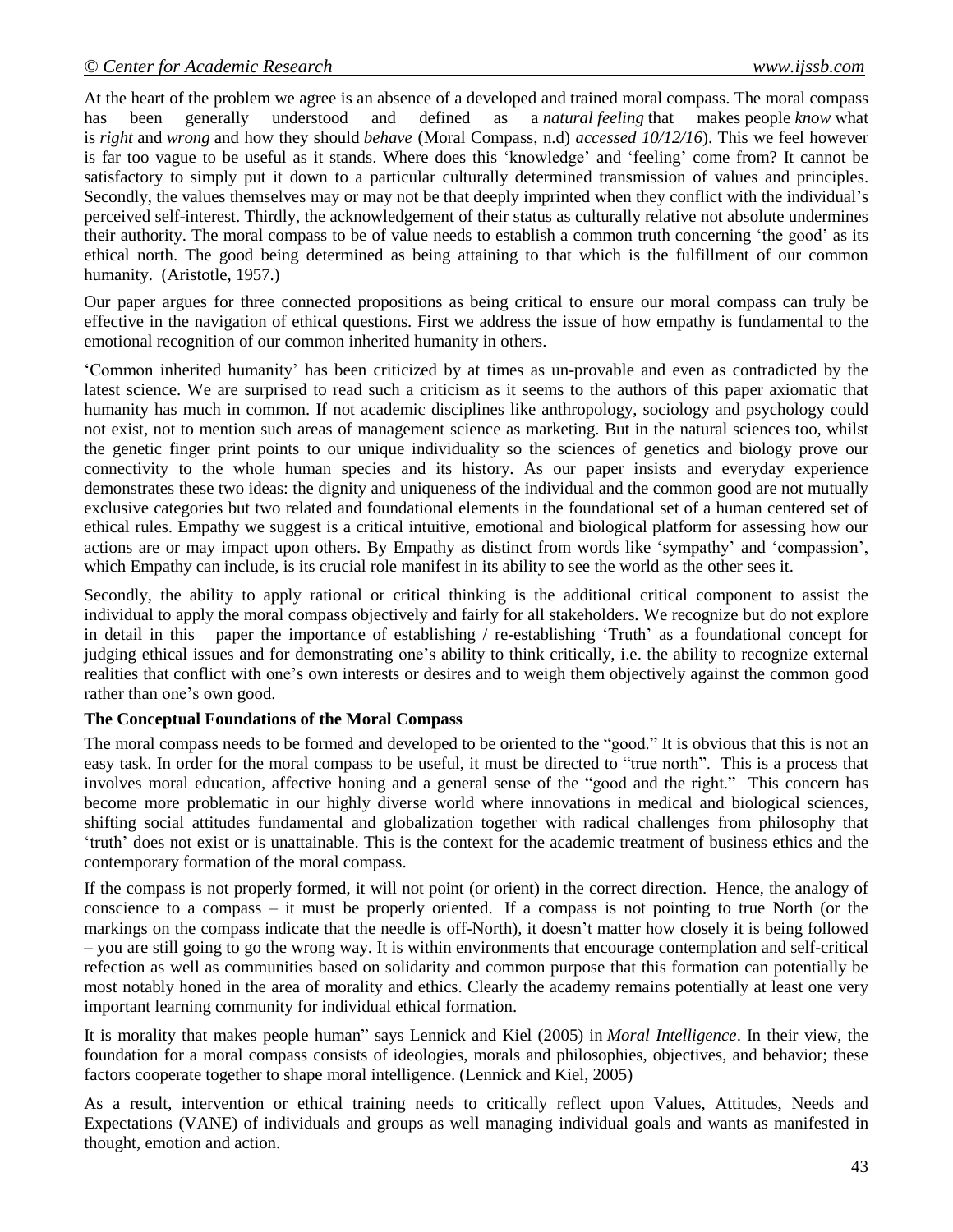There are few concepts more important than the moral compass as a mechanism by which individuals can determine what is correct and what is wrong. It has the power to energize correct decisions and to restrain negative actions driven by political or personal gain only. However, it is vulnerable to the charge of being culturally determined and vulnerable to the charge of moral relativism and thus incapable of avoiding the trend toward tribalism rather than global community. We argue that for the moral compass to be effective it must be directed and enhanced by the implementation of critical thinking, the emotional capacity towards empathy, and have a clear evaluative standard that applies to all equally *and is in itself true* both as an ethical analytic starting point and just ends. First we turn to consider empathy.

#### **The Need to Achieve Empathy in Our Relationships**

We want to assert that empathy is the key driver of the moral compass as without it critical reasoning alone can all too easily become self-justification. Notwithstanding the evidence that empathy is biologically based and that humans respond physiologically when we note what other people experience (Aronson, 1995) it has received little attention in the Business Ethics curriculum. Not that it has been ignored altogether having already been explicitly applied to the arena of ethical and moral education as early as the 1970s where it was incorporated as part of the proposed minimum elements within a moral and ethical education identified by Wilson (1967) and aspects of this model expanded by Natale (1972).

The force of our concept of self-interest or even survival, psychological distancing and self-referencing that seems supported by the VANE endemic to the dominant corporate culture or self-understanding (identity) can negate our natural ability to empathize. Often hidden within this is a sense of inadequate personal power to effect change as well as overriding fear of the unknown person or group. Organizational actions and behaviors are often driven in response to a capital market whose subject is its own growth and in which humanity is at best an incidental beneficiary and whose role is often seen as purely instrumental for capitals advance.

The study by Maclagan and Snell (1992) who investigated through a series of interviews the moral dilemmas for a group of HRM managers quitting the profession found that the moral dilemmas that caused the most inner conflict arose in interpersonal relationships. (Maclagan and Snell, 1992, Table 1, p158) This finding is not surprising in the light of the importance of our innate skill of empathy. Their research found managers often face moral dilemmas in an organizational climate that is unsympathetic. (p157) Again this is not surprising but it should warn us that if effective business ethics training builds on empathy the likelihood is that many more managers will experience serious inner conflicts. Empathy enables us to understand the others point of *sympathetically*. We see how the other person is feeling by placing ourselves in their shoes.

In reality, critical thinking and empathy are complimentary ways of knowing an external reality that goes beyond our sense of self and self interest and, as such, must be separated out for focus and then integrated into a moral compass. The moral compass cannot function without the interactive corrective of both. In a seminar we asked management students to consider the advantage of empathy as a tool for managers. Their answers (below) were positive concerning the role of empathy in assisting moral or ethical reasoning. The seminar students identified the following uses for the application of empathy by managers.

These components, originally developed by Wilson, were recently discussed by Straughan (2000).

PHIL: is defined as the degree to which one can identify with other people and can, hence, understand that the rights of others enjoy the same status as their own.

EMP: is defined as the ability to understand what others are feeling as well as what one is feeling oneself.

GIG: is defined as the mastery of information and knowledge as the "what" of the case.

DIK and PHRON: is defined as the ability to formulate a set of rational rules to which one adheres regarding others

KRAT: is defined as the ability to translate these principles into action and behaviors.

Underlying these responses is an assumption of criteria upon which to give relative weight to the data. To some extent empathy is an emotional not a rational response. Its significance is that it acts as the trigger to a rational and sympathetic understanding of the other and even to our identification with that other person"s needs and perspectives which can prompt us to actions aimed at helping the other rather than ourselves.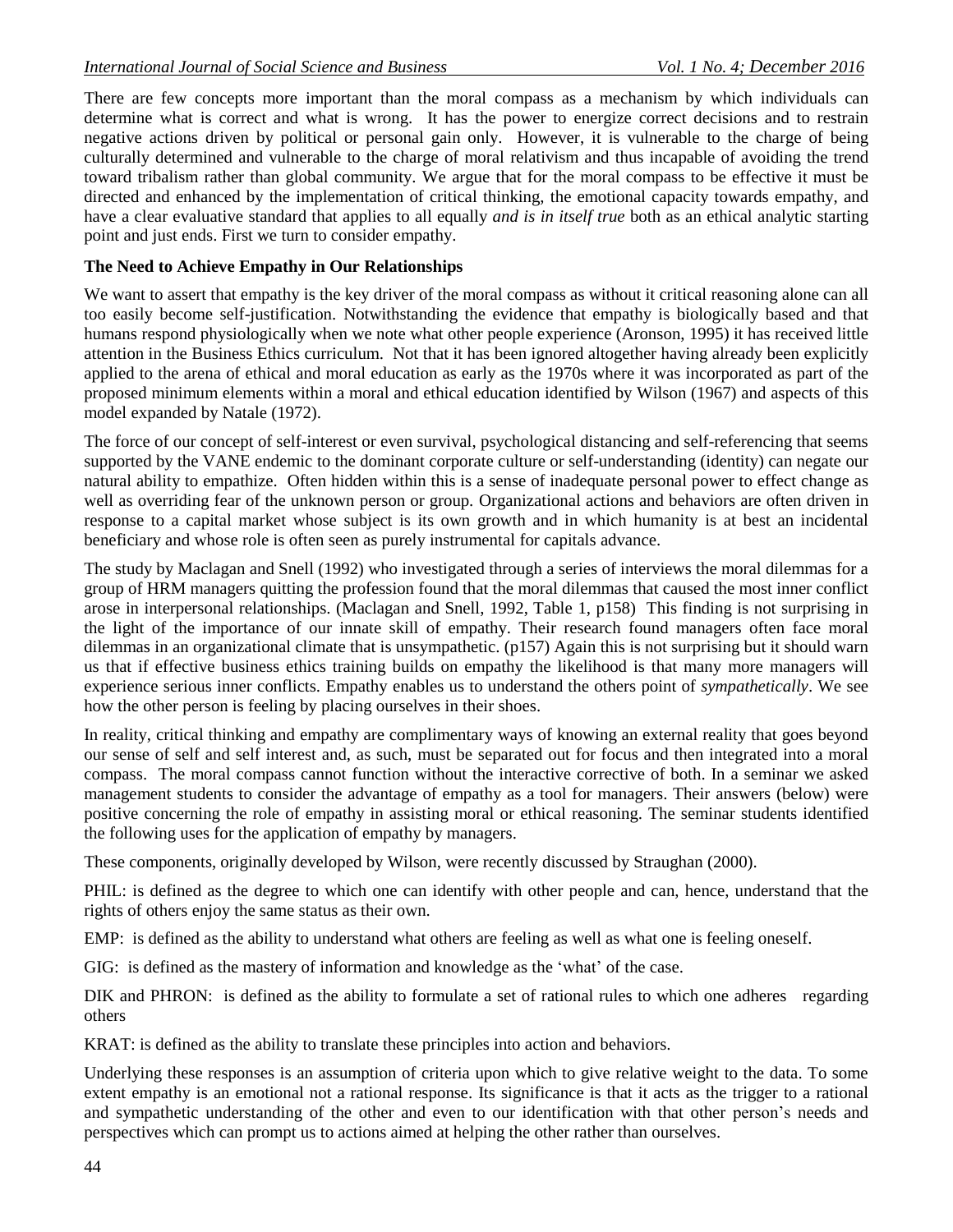The idea of empathy is also rooted in the acceptance of the now and the truth of the human experience in the other that we too can experience and understand. We can through empathy share in a present often arising out of the past and use it to build into the future creating positive trust and shared expectations. If the ability to apply empathy requires knowledge (often the type acquired through a liberal education, (Scott, 2014) and skill / insight its application *first requires the desire to try* which suggests a degree of maturation, self confidence which are a part of the individual's character formation. This needs to be nurtured appropriately at various stages in individual development.

Business Schools cater for a wide variety of people with different ages, genders, with a wide range of cultural and racial diversity, experience, and level of academic achievement. This is seen as a barrier to clear communications and presents challenges given the variety of cultural and value sets that one can expect to meet. However this is an additional justification for our insistence that we teach and help develop empathy for students in the business school in order to generate sympathetic understanding of the other in the classroom that will hopefully continue outside the classroom and further down the students career path. Strategies for teaching and learning empathy needs further research, but in our view the *earlier* such educational and training in empathy starts the more internalized its development is likely to become.

The emotional capacity to see the situation from the other actor"s place helps us to stand back *from our and their perspective* and employ a critical analysis of the relative ethical issues in an 'objective' manner. We write "objective" because it begs the obvious question of what is the external measure or moral evaluate calculus upon which our 'objective' evaluation rests? What is the moral truth that gives us the direction (the ethical north-pole) towards an ethical outcome to which our moral compass can now point? Thus before we can explore how critical thinking in response to an understanding informed by empathy can provide the condition *sine qua non* of effective ethical decisions - the double helix of the moral compass - we must for the purposes of this paper assume the importance of truth and its role in moral reasoning. We recognize that this assumption in the current intellectual/philosophical climate cannot be taken for granted without justification but this issue we must leave here for another paper.

#### **Critical Thinking Must Always Inform the Moral Compass**

It is axiomatic at this point that critical thinking that is committed to arriving at an objective truth is a condition *sine qua non* for the moral compass to function. It is the condition for the possibility to understand complex situations and move one"s behavior and affect into the correct position. Moral decisions are impossible without it. Critical thinking and the study of it has a long and distinguished pedigree. From the beginnings of philosophy there has been a preoccupation with what constitutes a critical thought and how it can be employed and managed. The works of Socrates, Plato and Aristotle bear firm witness to this.

Their approach required a careful analysis not only of the topic under discussion but its context as well as its extensions and implications. Each analytic statement was subject to a careful scrutiny of what was lost in one decision and/or gained in another. Perhaps the most instructive insight is that an analysis of a decision is not necessarily what it appears to be but, rather, requires exploration of preconditions, limits, and anomalous and conclusions that did not follow linearly from assertions and "givens".

Critical thinking arguments continued to develop and, under Dewey and Ennis (in Burbach et al, 2004), the conversation was expanded. According to Dewey, critical thinking involved the suspension of judgment and a healthy skepticism. Ennis suggested that critical thinking is achieved when students are assisted in the engagement of thinking that is reflexive, or, said another way, when students are encouraged to rethink outcomes of their opinions as a way of further exploring the content of their own thought. To perform these critical functions resulted in a fuller understanding of the elements of a decision and an assurance that the best alternatives that meet these external criteria of "the good" and "the true" have been selected.

The research took a more practical and political turn in 1983 when a study of critical thinking was connected with educational outcome and *"A Nation at Risk"* argued that critical thinking and, therefore, performance in US education was lower *at every level of education* (Norris*,* 1985). Keeley et. al. (1982) followed up with studies indicating that although university seniors performed better than freshman, glaring deficiencies remained and went unaddressed. As research into critical thinking expanded, it became more focused on various components of the total process and included evaluation and analysis of the contents of an issue under review to understand its content in the most robust manner. Further work was done on the process of critical thinking with its emphasis on its reflexive nature.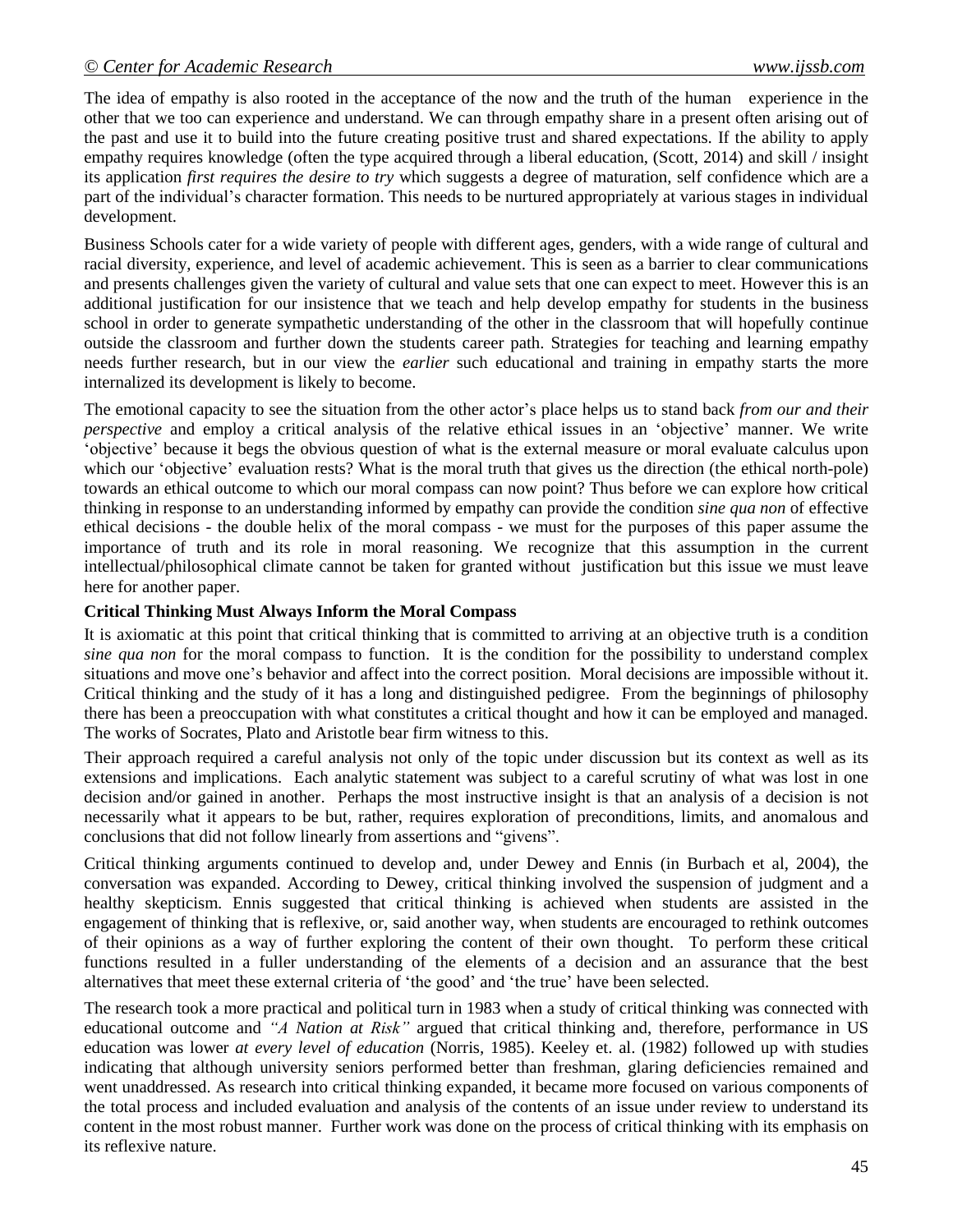Of course it"s important to consider how critical thinking develops in students. Bissell and Lemons (2006) attempted to assess *how* critical thinking developed and manifested itself in a first biology course. The operational definition of "critical thinking" they adapted was based on Bloom"s Taxonomy and involved the researchers creating questions that contained both critical thinking components alongside significant course content. Bloom"s Taxonomy (1957) developed by Benjamin Bloom aimed at the enhancement of higher forms of cognitive process and involved evaluation and assessment of various concepts along with reflection on procedures and principles in contradistinction to memorization.

He emphasized three domains of learning:

- 1. Cognitive ability commonly referred to as information/knowledge
- 2. Affective development which refers to emotional and feeling states which directly impact self and others.
- 3. Psychomotor usually referred to as physical abilities but can justly be amplified into the skill to get something actualized from theory or point of view. (Bloom,1957).

Bissell and Lemon (2006) also added grading rubrics that were aimed at yielding significant insight into both the content and process involved in critical thinking. Their study recorded that there was an increase in student content when critical thinking was applied to any answer. It also reported improved Meta cognition while manifesting student misunderstanding regarding course content. According to the researchers, this multi-focused analysis yielded a significantly better understanding of student evaluation alongside a mildly cognitive component.

In 2016, Natale conducted a small pilot project where he examined twenty on-line classes held in a graduate business program over several semesters. The two weekly DQs (Discussion Questions) over the varied full semester (ranging in length from 5 to 15 weeks) were examined. The questions were highly focused on either an empathic response or a critical thinking response. In the first 10 courses, all empathic questions were responded to with an empathic analysis while all critical thinking questions were responded to with a critical thinking analytic. The attempt was to see if simple reinforcement of a point of view or feeling would impact the moral compass.

In the second group of ten graduate courses, all empathic questions were responded with opposite points of view. That is to say when a student would answer with an empathic response, a critical thinking component would be added to it. When a student responded with a critical thinking response, the argument was extended to include empathic considerations. The result was that in the courses where analogous responses were used, no significant change occurred in articulated thinking. But in the other sections where their [the students"] comments were extended to include the complimentary concept, articulated thinking became more integrated and involved with issues associated with the moral compass. Clearly one cannot draw hard conclusions form one small pilot study, nevertheless, the results are promising and worthy of further testing.

The terminology describing critical thinking has advanced and become more specific as evident in Petress (2004) description of critical thinking as an approach that examines assumptions, discerns hidden values, evaluates evidence and assesses conclusions. Warnick and Inch (1994) describe the critical thinking process as the unique ability to explore a problem, question or situation; to integrate all of the available information about the issues under review and arrive at a solution or hypothesis to justify one"s position. There is in these observations, a greater emphasis on investigation of values, attitudes, needs, assumptions and biases. *However we believe the* critical component becomes far less subjective and harder to be 'turned' or 'fine tuned' to eliminate or down *grade unpalatable or inconvenient data (possibly arising from the application of empathy) when referenced to the* external measure of the good which we suggest here can be found through reference to our common humanity.

### **Developing Student Moral Compass in the Broader Context of Curriculum Reform.**

The business schools' curriculums need to be designed so as to: a) bring students to a discussion of truth as a basis if ethical decision making, and, b) to reflect on philosophical positions that would uphold or deny this proposition , and, c) to identify their own community of belief and to question themselves, and their own ethical / moral development against both their community and the others and to reflect on how well they feel *they* fit both these to an external measure of the good rooted in the shared humanity to be found in both communities. A curriculum that directs students towards *both* an external measure of the good and an interior reflection of their own moral development measured against their personal identity as a member of their own community of belief, within the wider human family, needs to include the tools of empathy and critical reasoning to translate general principles into concrete decisions in given cases.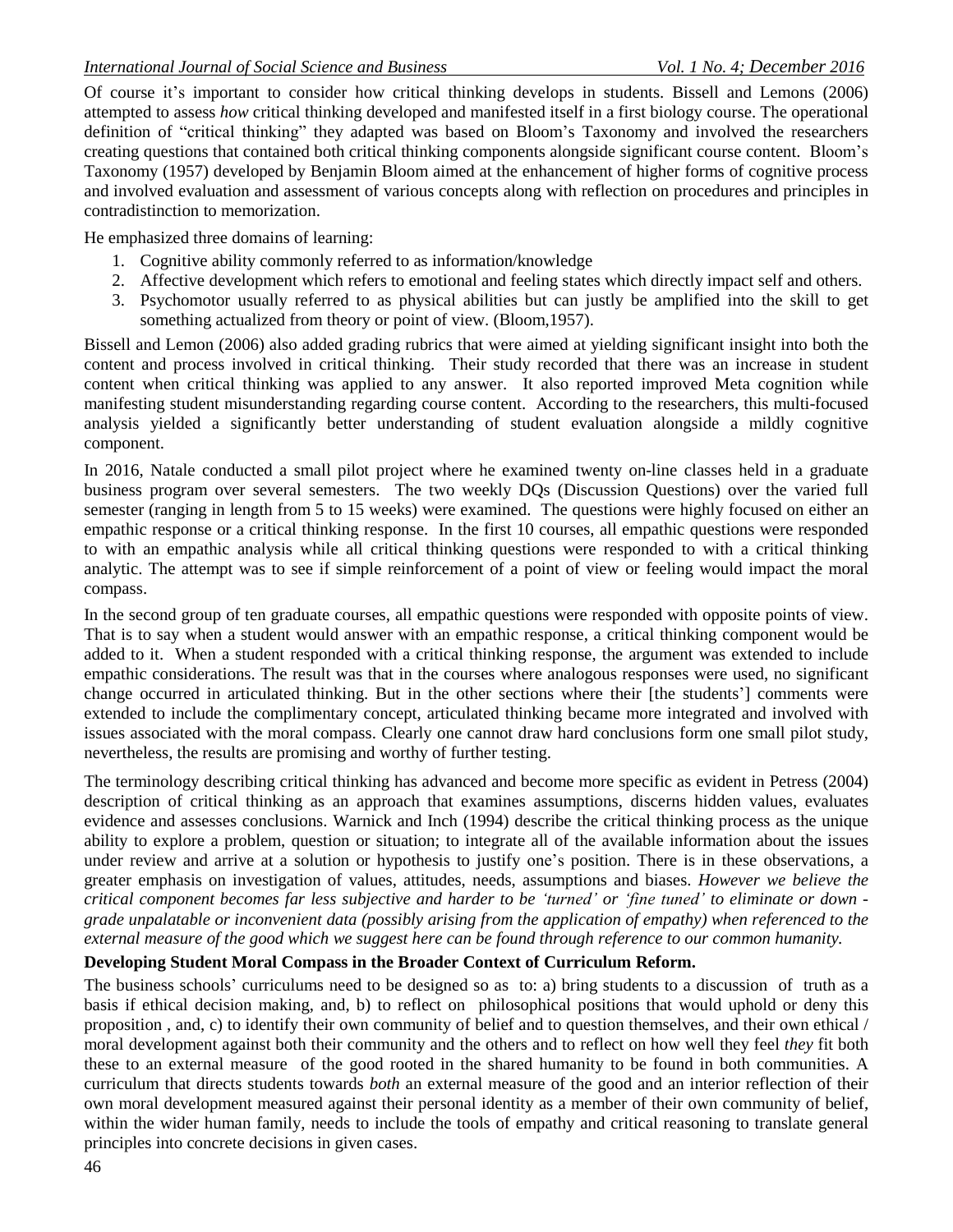This approach places a significant burden on the faculty member as it is her/his obligation to insure that the process is always a balance and corrective between the use of the critical thinking process and the empathic engagement required to have the moral compass always referencing as appropriate the external measurement of the good against the facts pointing "true north". This is no insignificant challenge as it requires the class to manage not only the concrete data involved in decision-making but also demands infusing the significance of that data with an empathic element informing the external measure of the good. Not only does the moral compass need to be "trained," it also needs to be monitored and corrected as the context varies.

Above all we suggest that moral decision making based on this approach *requires dialogue and feedback from the various actors*. It requires a greater level of involvement and transparency than is often the case today at all levels of organizational decision – making. The four principles rooted in an acceptance of our common humanity are general enough for universal application and flexible enough to allow for a range of ethical outcomes which meet their criteria and also meet effectively the particular circumstances in which the ethical dilemma has emerged.

Such an approach we claim would provide for a revolution in the way business ethics is taught that meets and transcends the impasse and failure found in the current approaches. But we recognize that no revolution in approach to business ethics teaching changes the context of the pressures practicing managers will experience in organizational life. We believe there is a strong possibility, however, that with a more reflective approach and clearer principles as to the measure of the good will help produce greater individual resilience to these pressures and in then to wide spread organizational reform.

So we urge that with these changes in philosophy and methodology the business schools need to present a wider range of models of business organization. Not to eliminate Joint Stock Companies, but simply to ensure a more pluralistic offering which includes private companies, co-operatives, partnerships and sole traders being given equal weight. For a sustained case for this approach see Davis (2006). In addition, there needs to be greater emphasis upon the context in which contemporary business is be conducted. As Warren (2016) points out research into the types of organizations that best weathered the storm of the last recession were found to be those like the John Lewis Partnership (a employee owned business) and family businesses like Day Lewis Pharmacy where 'a mutuality of endeavor' enabled moral decisions concerning a more long term perspective could be undertaken. Another example from the research of Bajo and Roelants (2011) provided four case studies of cooperatives during the recession showing how they developed strategies that continued to protect employment, investment for the future and policies of conservation. Gold, (2004 and 2010) provides further research evidence of the scope for privately owned companies without tradable shares to take the lead in establishing ethical behaviors and objectives in business in her two studies of the *Focolare* movement from its origins in post-war Italy to the global movement it has become today.

Curriculums needs to give additional space to the consequences and costs of business decision-making: social (including exclusion and marginalization); economic (including labor market conditions and unemployment), environmental (including sustainability, ecological and climate change issues) and political (human rights, concepts of economic democracy, stakeholder theory, and employment rights and trade union rights). This is important because there is little point raising ethical awareness without addressing alternative employment and policy options for business studies students. The curriculum may also need to have components that assist students to evaluate potential employers from the perspective of their ethical records when planning their career paths and application priorities.

### **Conclusions**

Thus we propose the case that empathy and critical reasoning, when measured against an external measure of the good, combine to provide a much more robust basis for business ethics programs. Further, we contend that this approach is more sophisticated than the application of critical reasoning as a simple a process of analysis, or based upon the philosophies of empiricism, pragmatism and the processes of deconstruction advocated by critical theory. Of course, further substantive research using this philosophy and methodology is needed in order to establish ethical and moral standards in organizational life. Human frailty will always remain a key factor in practice; however, in the context of a clear application of the moral compass as we want to see it developed, such frailty arguably will be much harder to disguise or justify. Those who remain skeptical concerning the validity of our reference to a "common good" should perhaps reflect on the justification of Neo-Classical Economic Theory"s proposition of preference to a free market; this model claimed that an optimized human welfare must surely be the common good.